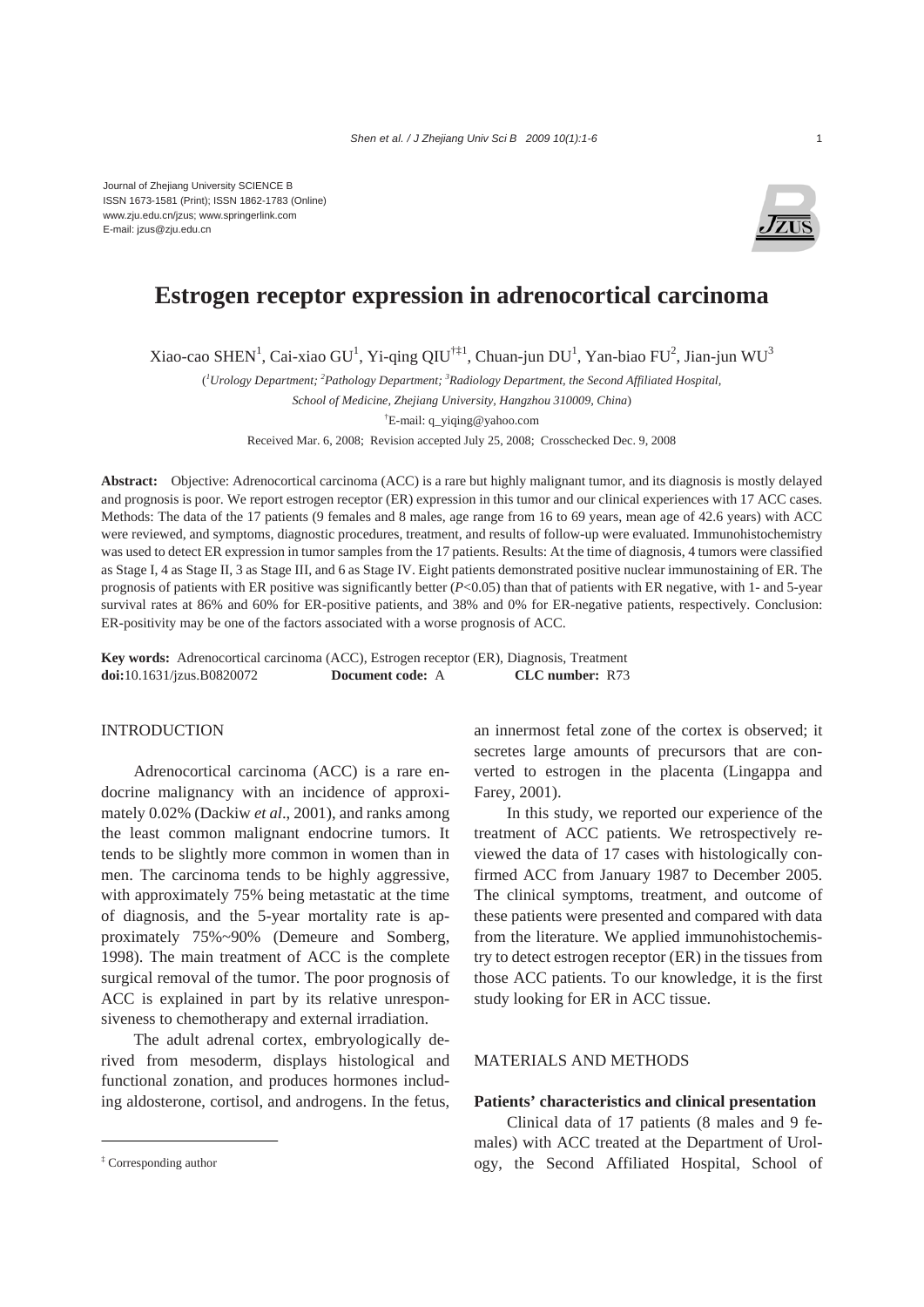Medicine, Zhejiang University, China, between January 1987 and December 2005, were retrospectively reviewed. Since children are not treated in our institution, the patients included in the current study were solely adult patients. Mean age of the patients at the time of diagnosis was  $42.6$  (16~69) years. The diagnosis of ACC was based on the histological criteria of Medeiros and Weiss (1991). And according to the criteria of MacFarlane (1958) as modified by Sullivan (1978), at the time of diagnosis, 4 tumors were classified as Stage I, 4 as Stage II, 3 as Stage III, 6 as Stage IV.

All the patients underwent appropriate clinical and hormonal investigation (Table 1). Five of 17 patients (29.4%) had functioning tumor, and were associated with Cushing's syndrome (*n*=2), Cushing's syndrome with virilization (*n*=1), Conn's syndrome (*n*=1), and feminization (*n*=1). The tumors in the remaining 12 patients were not functional, without any clinical or biochemical evidence of hypersecretion. Eight of these 12 patients were presented with abdominal pain, 1 with fever and abdominal mass, and 3 asymptomatic and with their tumors found during routine clinical examinations.

Ultrasonography and computed tomography (CT) were performed in all patients. All CT scans were

reviewed by a single radiologist to determine the size and radiological features of the tumors.

#### **Primary treatment**

All the 17 patients had surgeries to remove the tumor, except 4 patients who received CT-guided percutaneous core biopsy only, because of the size of the tumor and the presence of multiple (hepatic and pulmonary) metastases. Adrenalectomy with regional lymphadenectomy was performed in 9 patients, adrenalectomy with resection of a single liver metastasis in 2 patients, and adrenalectomy with nephrectomy in 1 patient. Tumor thrombi were removed from the inferior vena cava in 1 patient. The incision of the surgeries included two types, one was open surgery via anterior subcostal approach and the other was lateral approach in which incision was made between the 10th and 11th ribs. During all the surgeries, only one surgical complication happened: an intra-operative hemorrhage requiring blood transfusion. None of the patients died during the surgeries, nor during radiation therapy pre- or postoperatively. Two patients underwent a re-operation 10 and 17 months after the original procedures, respectively. The characteristics of patients at diagnosis were summarized in Table 1.

| Patient        | Sex          | Age    | Location | Tumor size                | Hormone levels                |              | <b>Stage</b><br>Surgery |                   | Follow-up | <b>Status</b> |
|----------------|--------------|--------|----------|---------------------------|-------------------------------|--------------|-------------------------|-------------------|-----------|---------------|
| No.            |              | (year) |          |                           | (cm×cm×cm) above normal range |              |                         |                   | (month)   |               |
| 1              | F            | 33     | Right    | $5\times5\times6$         | None                          | $\mathbf{I}$ | L, AE+LA                | $^{+}$            | 65        | <b>NED</b>    |
| $\overline{2}$ | М            | 19     | Right    | $6\times7.5\times10$      | <b>SEL</b>                    | $\mathbf{I}$ | $A, AE+LA$              | $^{+}$            | 120       | <b>NED</b>    |
| 3              | М            | 56     | Left     | $10\times10\times15$      | None                          | $\mathbf{I}$ | $A, AE+LA$              | $^{+}$            | 25        | AWD           |
| 4              | М            | 63     | Right    | $3\times3.5\times3$       | None                          | Ι            | L, AE+LA                | $^{+}$            | 36        | <b>NED</b>    |
| 5              | М            | 26     | Right    | $4\times5\times5$         | None                          | Ι            | L, AE+LA                | $^{+}$            | 42        | <b>NED</b>    |
| 6              | F            | 43     | Right    | $15\times15\times20$      | None                          | III          | A, AE+LA                |                   | 14        | <b>NED</b>    |
| 7              | F            | 39     | Right    | $8\times8\times8$         | SC, UHK                       | $\mathbf{I}$ | $A, AE+LA$              |                   | 12        | <b>DOD</b>    |
| 8              | М            | 28     | Right    | $2.5 \times 2.5 \times 3$ | PA                            | Ι            | L, AE+LA                |                   | 18        | <b>DOD</b>    |
| 9              | F            | 38     | Right    | $25\times25\times30$      | None                          | IV           | A, AE+LA+LLE            | -                 | 12        | <b>DOD</b>    |
| 10             | F            | 16     | Right    | $22\times25\times30$      | None                          | IV           | Biopsy                  |                   | 6         | <b>DOD</b>    |
| 11             | $\mathbf{F}$ | 34     | Left     | $5\times5\times6$         | ST, SC, UHK                   | IV           | $L, AE+LA+T$            | -                 | 16        | <b>DOD</b>    |
| 12             | M            | 60     | Right    | $5\times5\times4.5$       | None                          | I            | L, AE+LA                | $^{+}$            | 66        | <b>NED</b>    |
| 13             | M            | 65     | Left     | $10\times 6\times 6$      | None                          | III          | Biopsy                  | -                 | 3         | <b>DOD</b>    |
| 14             | F            | 26     | Left     | $7\times 6\times 6$       | SC, UHK                       | IV           | <b>Biopsy</b>           | $^{+}$            | 6         | <b>DOD</b>    |
| 15             | F            | 50     | Left     | $12\times 6\times 9$      | None                          | IV           | $A, AE+LA+N$            | -                 | 15        | <b>DOD</b>    |
| 16             | М            | 69     | Right    | $5\times5\times5$         | None                          | IV           | A, AE+LA+LLE            | $\qquad \qquad -$ | 2         | <b>DOD</b>    |
| 17             | F            | 60     | Right    | $6\times 6\times 9$       | None                          | $\rm III$    | <b>Biopsy</b>           | $^{+}$            | 10        | <b>DOD</b>    |

**Table 1 Clinical data of 17 patients with adrenocortical carcinoma**

M: male; F: female; SEL: serum estrogen levels; SC: serum cortisol; UHK: urinary 24-h 17-hydroxycorticosteroid and 17-ketosteroid; PA: plasma aldosterone; ST: serum testosterone; L: lateral, the 11th supracostal approach; A: anterior subcostal approach; T: thrombectomy; N: nephrectomy; AE: adrenalectomy; LA: lymphadenectomy; LLE: liver lobectomy; +: positive; −: negative; NED: no evidence of disease; AWD: alive with disease; DOD: dead of disease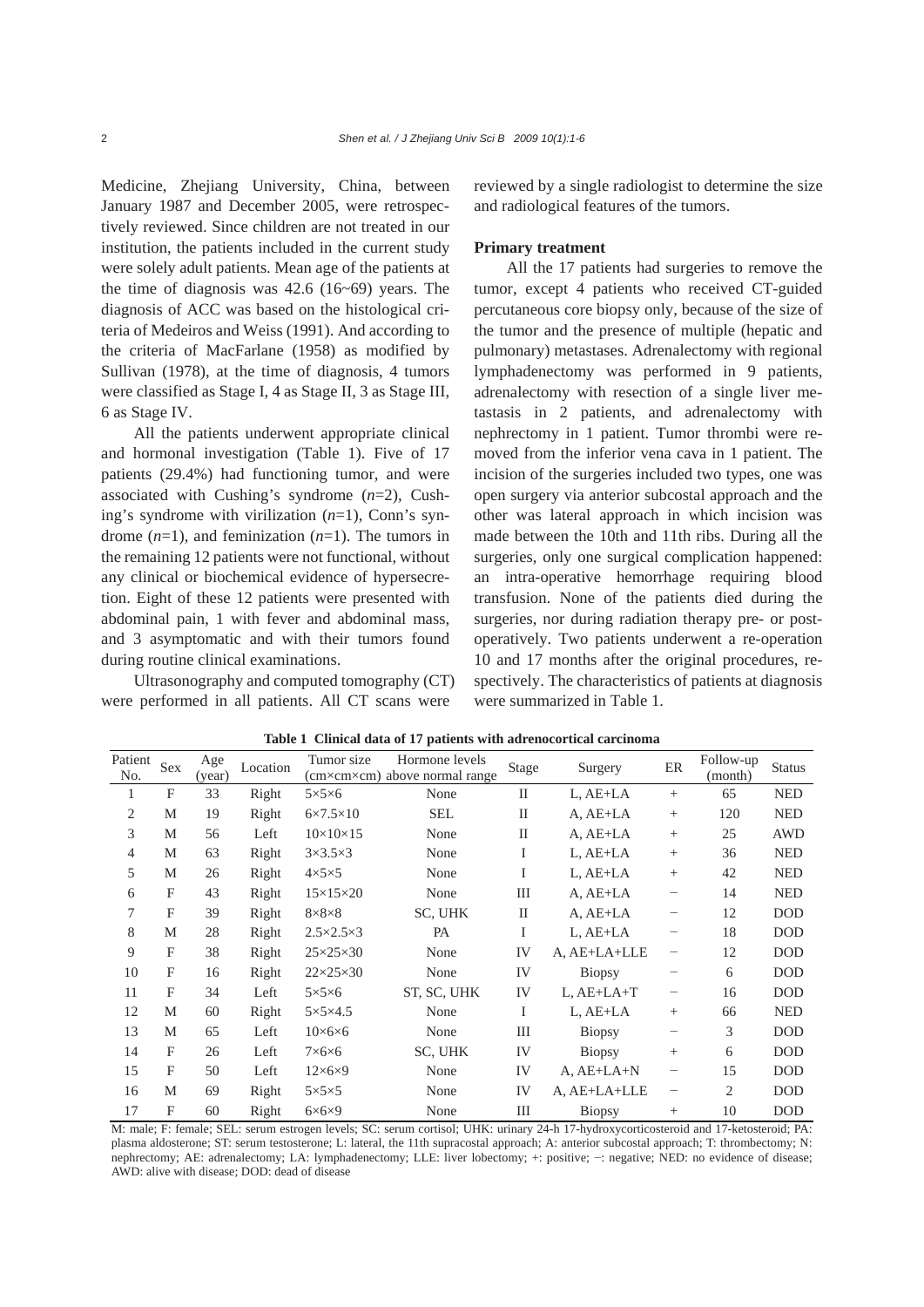#### **Immunohistochemistry**

Paraffin-embedded and formalin-fixed ACC tissue samples from all the 17 patients were obtained. Serial sections of each sample were cut, and slides were stained with haematoxylin and eosin (H&E) for routine histological evaluation. Suitable blocks were selected and examined by an experienced pathologist. The diagnosis of each block was confirmed by the examination of a routinely stained H&E section juxtaposed to the section used for estrogen receptors immunostaining.

Sections (4-μm thick) were de-waxed, rehydrated in xylol and alcohol, and then stained using an avidin-biotin technique with a primary antibody to ER (mouse monoclonal, clone 1D5, 1:50 dilution). Slides were microwaved in citrate buffer (pH 6.0) for 20 min prior to staining. The immunostaining was developed using 3,3′-diaminobenzidine tetrahydrochloride as the chromogen. The slides were counterstained with Mayer's hematoxylin. The negative control was processed in the same manner as the test staining, with omission of the primary antibody. A specimen with known strong expression of ER from breast cancer served as positive controls.

A positive result for estrogen receptors was defined as more than 5% tumor nuclei stained.

### **Statistical analysis**

Follow-up was calculated from the time of the first operation for the primary tumor to the date of the last follow-up. The statistical analysis was performed by SPSS package. Statistical significance was set at 0.05. Statistical results are expressed as mean± standard deviation (*SD*). Correlation analysis was made by measuring the Spearman coefficient. Univariate influence of prognostic factors on survival rates was analyzed by the log-rank test. Multivariate analysis based on Cox's proportional hazards regression model was used to associate covariates to the 1 and 5-year survival rates.

## RESULTS

Eight patients (8/17, 47.1%) demonstrated positive nuclear immunostaining of ER (Fig.1), which was strongly correlated with low tumor stage with Spearman's test ( $P=0.005$ ). The incidence of metastasis at the time of the first surgery was 55.6% (5/9) in immuno-negative patients and 12.5% (1/8) in immuno-positive patients (*P*<0.01).



**Fig.1 Positive and negative staining of estrogen receptor (ER) in adrenocortical carcinoma (ACC) by haematoxylin and eosin staining** 

(a) Positive staining; (b) Negative staining; (c) Breast cancer with positive ER

Clinical follow-up, telephone interview, and mailed questionnaires were used to update the data. The median follow-up was 27.5 months (ranged 2 to 120 months). No patient was lost to follow-up. The most frequent sites of metastasis were the liver (*n*=4) and the lung (*n*=4), followed by bone (*n*=1). Out of the 9 patients with localized disease who were operated, 2 had a recurrence (22.2%) with a median disease-free interval of 12.5 months (ranged from 8 to 17 months). Ten patients died of progressive tumor during follow-up, of which 4 patients who did not have surgery died at 3, 6, 6, and 10 months, respectively, with the median postoperative survival time of 10 months. Seven patients were still alive with their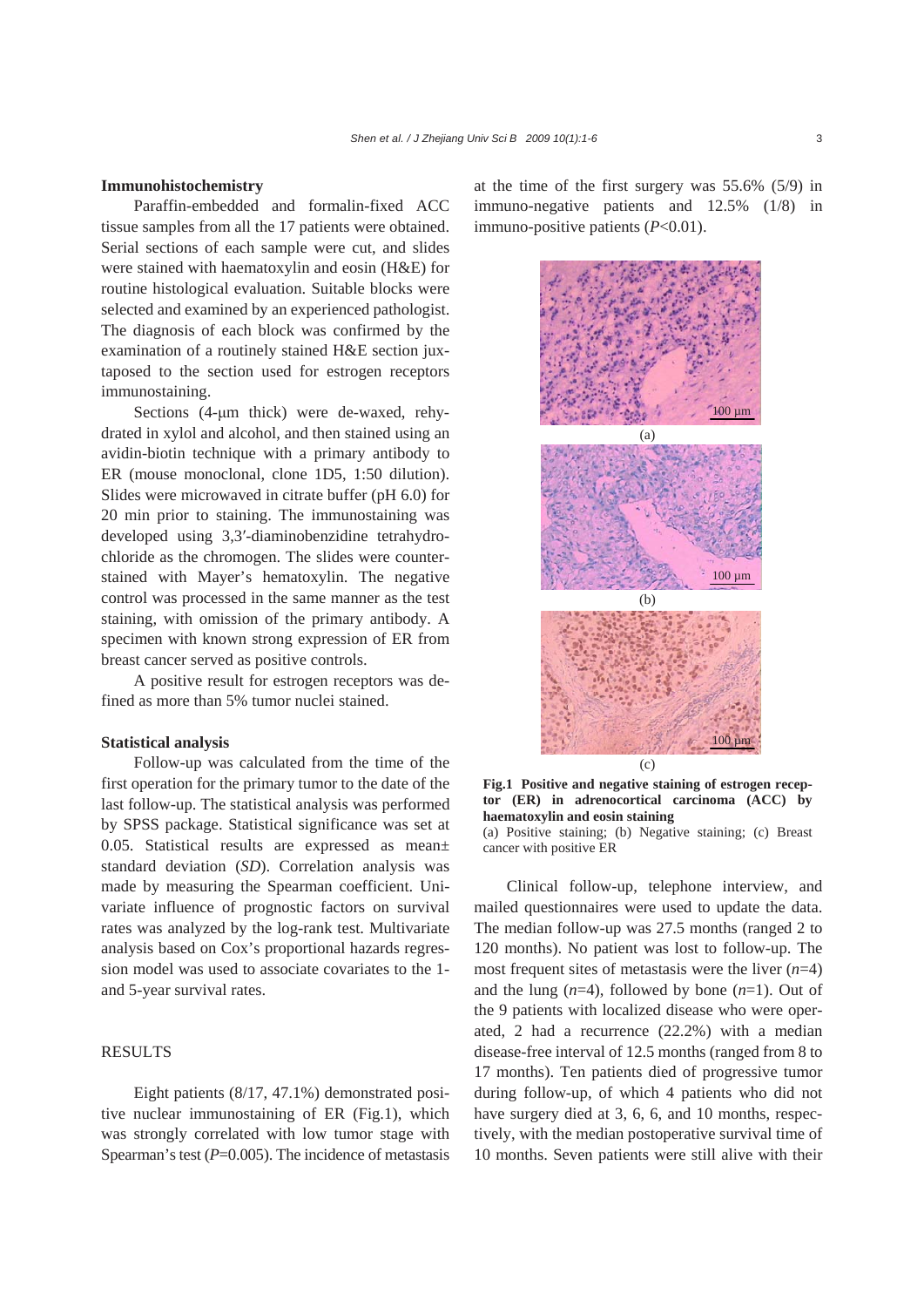median follow-up period being 52.5 months.

The results of univariate influence of prognostic factors analyzed by the log-rank test and multivariate analysis based on Cox's proportional hazards regression model are shown in Tables 2 and 3, respectively. Significant unfavorable prognostic factors on univariate analysis for overall survival included advanced stage, nonoperative management, and ER negative. There was no significant survival difference between functioning and non-functioning patients or between men and women. However, only the tumor stage was a prognostic factor in multivariate analysis. The prognoses of patients with Stages I and II were significantly better (*Ρ*<0.05) than those of patients in Stages III and IV, with 1- and 5-year survival rates of 86% and 75% (Stages I and II) and 33% and 0% (Stages III and IV), respectively.

**Table 2 Analysis of 1- and 5-year survival rates in the 17 patients with ACC** 

| Characteristic                   |             |           | Survival rate (%) Log-rank | $\boldsymbol{P}$ |  |
|----------------------------------|-------------|-----------|----------------------------|------------------|--|
|                                  | 1-year      | 5-year    | value                      |                  |  |
| Sex                              |             |           |                            |                  |  |
| Male $(n=8)$                     | $75 + 15$   | $63+17$   | 2.74                       | 0.0976           |  |
| Female $(n=9)$                   | $67+16$     | $15+13$   |                            |                  |  |
| Age                              |             |           |                            |                  |  |
| $>40$ years $(n=9)$              | $56+17$     | $33+16$   | 0.03                       | 0.8700           |  |
| $\langle 40 \text{ years} (n=8)$ | $63+17$     | $47 + 19$ |                            |                  |  |
| Location                         |             |           |                            |                  |  |
| Right $(n=12)$                   | $75+13$     | $49 + 15$ | 1.07                       | 0.3005           |  |
| Left $(n=5)$                     | $60+22$     | $20+18$   |                            |                  |  |
| Tumor size                       |             |           |                            |                  |  |
| ≤10 cm $(n=11)$                  | $58 + 14$   | $42+14$   | 0.04                       | 0.8474           |  |
| $>10$ cm ( <i>n</i> =6)          | $60+22$     | $30 + 24$ |                            |                  |  |
| <b>FR</b>                        |             |           |                            |                  |  |
| Positive $(n=8)$                 | $86+13$     | $60+15$   | 11.47                      | 0.0032           |  |
| Negative $(n=9)$                 | $38 + 20$   | $\theta$  |                            |                  |  |
| Stage                            |             |           |                            |                  |  |
| I and II $(n=8)$                 | $86+12$     | $75 + 15$ | 11.42                      | 0.0007           |  |
| III and IV $(n=9)$               | $33 \pm 16$ | $\Omega$  |                            |                  |  |
| Functioning                      |             |           |                            |                  |  |
| Function $(n=5)$                 | $60+22$     | $20+18$   | 0.27                       | 0.6000           |  |
| Non-function $(n=12)$            | $58 + 14$   | $49+15$   |                            |                  |  |

**Table 3 Multivariate analysis based on Cox's proportional hazards regression model** 

| Factor |       | SE    | Wald  | P    | $Exp(\beta)$ |
|--------|-------|-------|-------|------|--------------|
| Stage  | 2.649 | 1.141 | 5.386 | 0.02 | 14 141       |

*β*: regression coefficient; *SE*: standard error

## DISCUSSION

ACC is a rare malignancy with dismal prognosis. The tumors are usually defined, on the basis of biochemical and clinical findings, as either "functioning" or "non-functioning". Different to other reports (Ng and Libertino, 2003), we found that functioning tumors were less than hormonally inactive ones in the current study. The number of functional tumors may actually be higher than that reported because some nonfunctional tumors may secret hormones not enough for the clinical symptoms. The most common clinical presentation of ACC in this study was abdominal discomfort or pain because of tumor extension. Our study did not show a statistically significant difference in survival rates based on functionality, which was similar to the review by Ng and Libertino (2003).

Unfortunately, most ACC patients were seen in advanced stages of the disease, which sometimes makes complete resection difficult or impossible (Pommier and Brennan, 1992; Chen *et al*., 2004). In out study, 4 patients lost the possibility of operations and died soon  $(3-10 \text{ months})$  after the diagnosis. More than half (53%) patients were presented with Stages III and IV tumors. Most lesions had already reached a considerable size.

In our study, tumor size was not a prognostic factor for ACC. The 1- and 5-year survival rates of tumors with size  $\leq 10$  cm and  $> 10$  cm were similar. The results were similar to several previous studies that have suggested that tumor size alone could not be used to determine the biological behavior of adrenal tumors (Weiss, 1984).

The mainstay of therapy for ACC is radical surgery, i.e., complete surgical extirpation of the tumor and adrenal gland, en-bloc resection of invaded organs and, if necessary, peri-aortic retroperitoneal lymphadenectomy. In our study, the resection rate was 76.4%, and 58.8% of the patients underwent en-bloc resections. The patients who did not have surgery died 3~10 months after diagnosis. The incisions should permit wide exposure, minimize chances of capsule rupture and tumor spillage, and allow vascular control of the aorta, inferior vena cava, and renal vessels, as needed. There were two kinds of incisions in this study, open surgeries via anterior subcostal approach and lateral approach, in which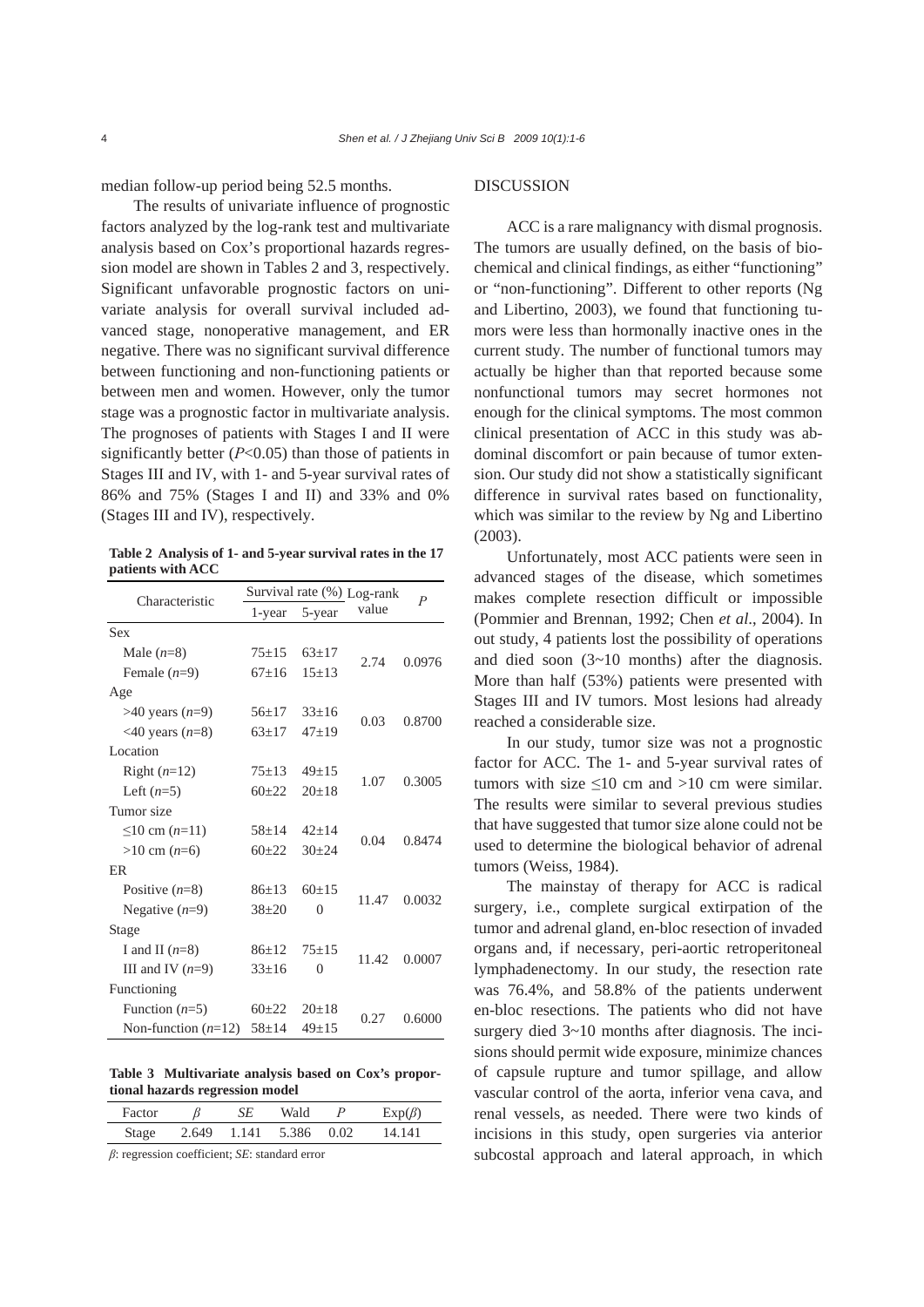incision was made between the 10th and 11th ribs. The first approach is the standard incision for ACC; however, we found that the 11th rib supracostal incision could provide adequate exposure for unilateral adrenalectomy for a localized tumor of moderate size, with few complications.

Other approaches to treat ACC, such as radiation therapy and chemotherapy, are not very encouraging (Ng and Libertino, 2003; Schteingart *et al.*, 2005; Allolio and Fassnacht, 2006). ACC has been reported to be resistant to radiation therapy, which only brings transient reduction of local disease. The role of chemotherapy is still a matter of debate. Several combinations of cytotoxic agents have been used. However, available evidence does not allow any conclusions on the efficacy of these agents in ACC. High response rates to mitotane treatment were reported several decades ago. However, mitotane has a narrow therapeutic window and significant side effects, such as nausea, vomiting, diarrhea, and depression. In addition, the toxic effect on the unaffected adrenal gland may make lifelong steroid replacement therapy necessary. Blood levels of the drug have to be controlled carefully and the therapy should be discontinued, if no response is documented. There are some strategies of immunotherapy and gene therapy currently being tried in animal models or in human adrenocortical cancer cells in vitro. First trials in humans with adrenal cancer applying dendritic cell therapy have been started, but it is still too early to comment on its efficacy.

In light of the unsatisfactory clinical situation in the management of patients with ACC, the search for better medical treatment protocols is a continuing challenge. However, there are currently no wellestablished prognostic criteria based on histological or immunohistochemistry analysis of the primary tumors. Our analysis shows there was significant correlation between ER status and clinical stages and survival rate in ACC. Estrogens are believed to modulate cell growth by causing an increase in stimulatory growth factors and a decrease in inhibitory growth factors (Dickson and Lippman, 1987). These growth factors are thought to initiate, prevent, or progress through the cell cycle by the interactions with their respective membrane receptors. Antiestrogens negate the stimulatory effects of estrogen by blocking the ER, causing the cell to be held at the G1 phase of the replicative cycle (Osborne *et al*., 1983). Colletti *et al*.(1989) reported that tamoxifen causes a decrease in the circulating levels of insulinlike growth factor-1 (IGF-1). IGF gene over-expression has been shown to be strongly related to ACC. Both IGF-1 and IGF-2 are involved in differentiation of the adrenal cortex. High levels of these factors may play a role in tumorigensis and dedifferentiation (Schulick and Brennan, 1999). The discovery that ER-positivity is strongly correlated to the low stage of ACC may help us to find out a new method of treatment.

The difficulty in assessing the effectiveness of published treatment protocols stems from the fact that most studies were limited in the number of patients studied. Because adrenal cancer is rare, worldwide and multi-center controlled collaborative studies will be necessary in order to reach consensus on the efficacy and the safety of ACC treatment protocols.

#### **CONCLUSION**

ACC is a rare aggressive tumor that is usually diagnosed in an advanced stage. Stage at diagnosis is the most significant prognostic factor, while age, sex, tumor size, and tumor functionality are not. ER-positivity is strongly correlated to the low stage of ACC.

#### ACKNOWLEDGEMENT

We would like to thank San-rong Cai for his excellent statistical analysis, Zhi-ming Yang for extensive helpful discussion and Min Lin for immunostaining.

#### **References**

- Allolio, B., Fassnacht, M., 2006. Adrenocortical carcinoma: clinical update. *J. Clin. Endocrinol. Metab.*, **91**(6): 2027-2037. [doi:10.1210/jc.2005-2639]
- Chen, D.Y., Sosa, R.E., Scherr, D.S., 2004. Treatment of adrenocortical carcinoma: contemporary outcomes. *Current Urology Reports*, **5**(1):65-72. [doi:10.1007/s11934- 004-0014-x]
- Colletti, R.B., Roberts, J.D., Devlin, J.T., Copeland, K.C., 1989. Effects of tamoxifen on insulin-like growth factor 1 in patients with breast cancer. *Cancer Res.*, **49**(7): 1882-1884.
- Dackiw, A.P., Lee, J.E., Gagel, R.F., Evans, D.B., 2001. Adrenal cortical carcinoma. *World J. Surg.*, **25**(7):914-926.